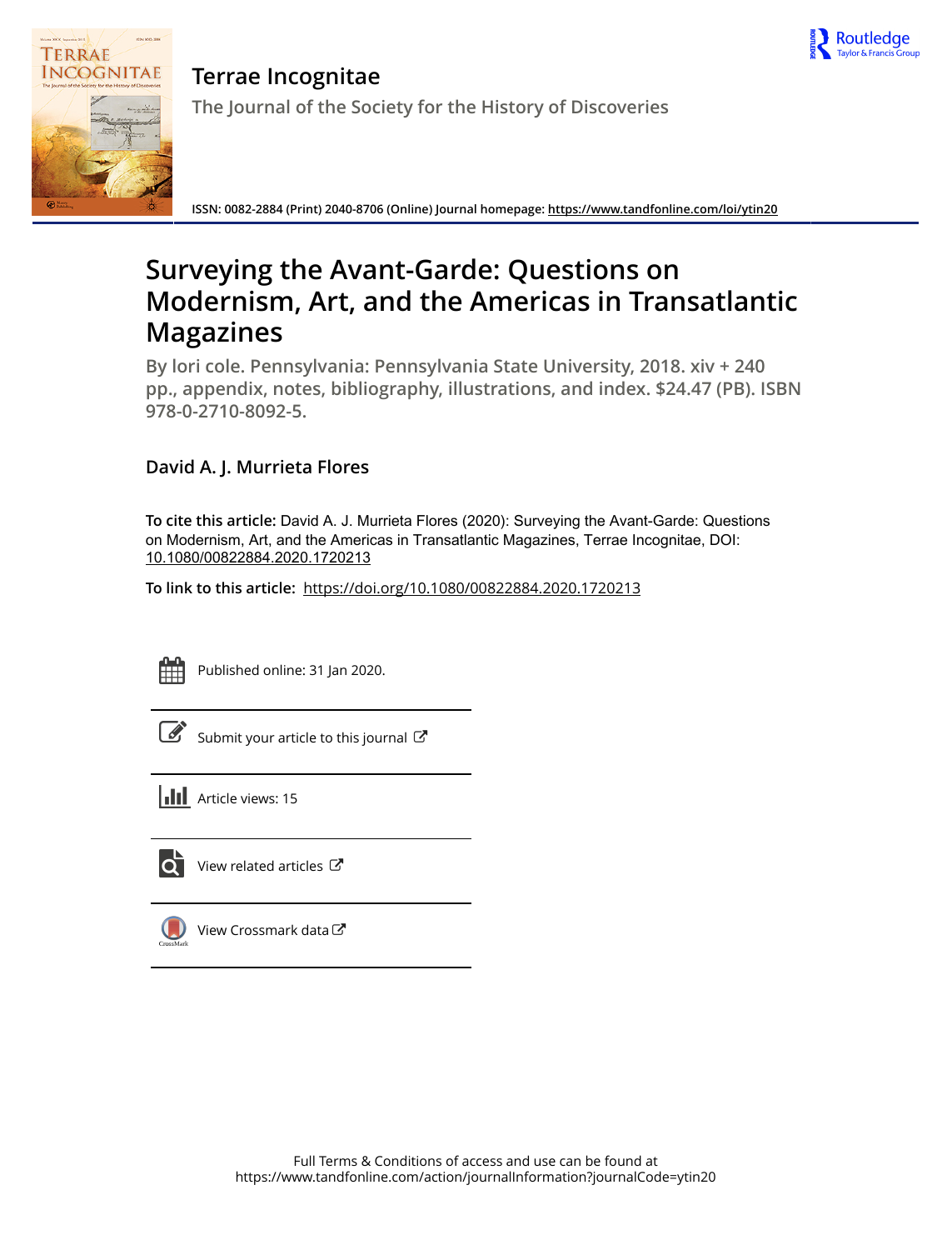Check for updates

## Reviews

Surveying the Avant-Garde: Questions on Modernism, Art, and the Americas in Transatlantic Magazines. By LORI COLE. Pennsylvania: Pennsylvania State University, 2018. xiv + 240 pp., appendix, notes, bibliography, illustrations, and index. \$24.47 (PB). ISBN 978-0-2710-8092-5.

While the study of the so-called "little magazines" of modernism at large has grown, in the past few years, into a coherent field with a rich scholarship, it would still benefit from further articulation of possible conventions and standards. The recent multivolume work edited by Peter Brooker, Sascha Bru, Andrew Thacker, and Christian Weikop (2009–2017), entitled The Oxford Critical and Cultural History of Modernist Magazines, is perhaps the widest, most complete collection available in this particular area of study. As comprehensive as this project is, it is still limited to the European-North American geographical circuit as well as by a time frame that reaches the Second World War, excluding the explosion of avant-garde activity of the transitional period between modern and contemporary art (i.e. the postwar era up to the late 1960s). Lori Cole's contribution (reviewed here) expands the geography of the field by relational means, exploring the connections between the Americas and Europe in the form of transatlantic magazines from the first postwar period. In them, beyond the strident proclamations of manifestos and the fundamental questioning of institutions such as art and literature, there is a profound reflection about the redefinition of national and international characters and boundaries in the aftermath of the First World War. Cole traces this parallel construction not by contrasting the future to the past, as the manifesto form usually directs, but by contrasting the present with both the past and the future. She does this by focusing on the questionnaire, a form amply reproduced by visual and literary avant-gardes as well as the art-world, whose origin – at least in terms of use and format – the author argues is to be found in nineteenth-century French periodicals. Questionnaires give, in this sense, an alternate account of modernist discourse-building, one that is almost inherently diffuse and differential when it comes to the construction of a network or community, unlike the unitary character of the manifesto, which gives clear shape and direction to the relationships of those involved.

Divided into six chapters, the book offers a compelling account of how the questionnaire de-stabilizes not only the self-narratives of modernist movements and avant-gardes, but also the national perspective common to their study. The despair of intellectuals and artists regarding the future of Europe and "European culture" after World War I is well-known, variously expressed by currents such as neoclassicism in music or the return of figuration in once-radical painters like Picasso. Cole richly exposes how this intellectual climate was directly articulated by the participants of magazine surveys, but most importantly, what this very same climate produced in terms of dialogue between Europe and the Americas. Cole links the national dimension of political and social contexts with international contacts between the continents, whether through war (like the US-Spanish war that permeated Cuban nationalism and its subsequent print culture all the way through the 1920s) or through other events such as two-sided waves of migration during and after World War I. Thus, to the pessimism of Europeans about their loss of geopolitical importance, directly attached to perspectives on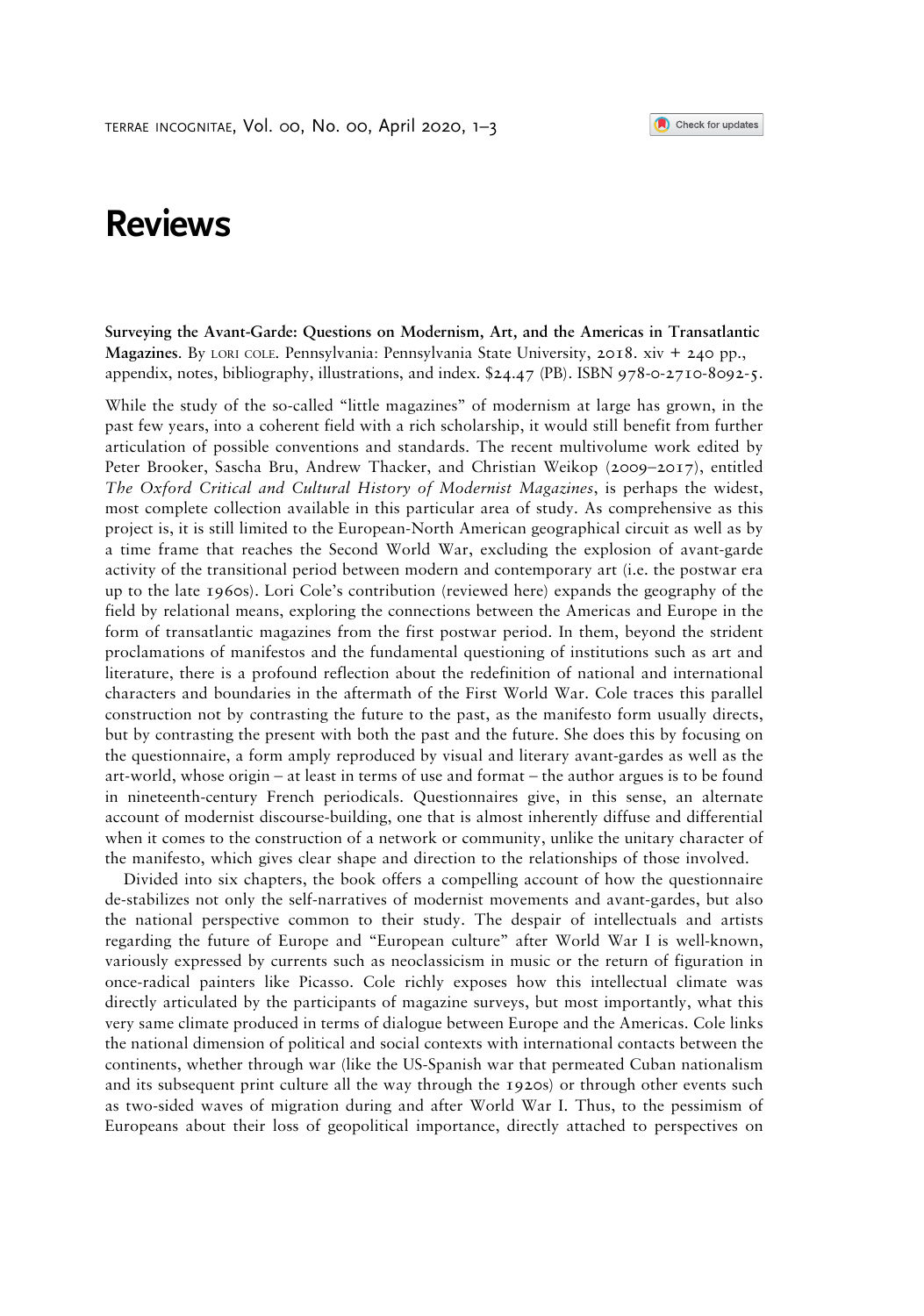cultural (even moral) importance, corresponds a certain optimism on the part of Americans at large, whether in Latin American or US nationalist affirmations of newfound relevance in the international arena.

However, Cole wields terms like "America," "Latin America," and "Europe" without providing necessary contextualization and clarification of their meaning. Issues of definition of these concepts transcend any single book, but a deeper reflection upon them would have helped avoid the various points of confusion that remain across the text when it comes to their use. The most glaring example is the author's suggestion that the Cuban magazine's  $-$  Revista de Avance – questionnaire regarding "our America" refers exclusively to Latin America. Insufficiently supported, this simplification eludes the linguistic complexity that informs the geographical traditions of English, Spanish, and French, which conceive of continental masses differently. Not enough evidence is provided that *Revista de Avance* means "Latin America" when referring to "America," and at some point the source contradicts this position; what emerges is the clear tensions between linguistic referents that eminently destabilize commonsense definitions and uses of these geographical concepts. In a way, the same reading that focuses on the differences and fragmentations within modernist conceptions and definitions is unfortunately not extended to their geographical implications: why would, for example, the respondents in Revista de Avance not simply use "Latin America" when referring to it? This is, perhaps, a problem that extends all the way into the conception of modernity itself, encoded as it is in European philosophies of history that try to obscure the very diversity of "Europe" as such, both in geographical and in historical terms. This leads to the problem of generalizing the English-language conception of two Americas without offering a contrast with the Spanish-language conception of a single America, and to the regular, also confusing, use of "Latin America" and "South America" as interchangeable terms. The questionnaire as the center of this kind of discussion and encounter between altogether distinct conceptions of the world could be a rich source for future research.

Presented as an important counterpart of the manifesto, the questionnaire plays a rhetorical, predominantly discursive role in the book. It is fundamental, for scholars in this area, to attend Cole's call to consider other formats and other sorts of texts in the collective self-construction of modernism and the avant-garde movements that took it to its last consequences. Still, the questionnaire as such also seems to play another role that Cole hints at but does not meaningfully explore. In contextualizing the format, she recalls both the nineteenth-century French periodical tradition but also the emergence of the social sciences as crucial to its understanding. In privileging the rhetorical, and therefore the periodical/journalistic character of the questionnaire, its scientific aspect is interpreted under the lens of an ironic appropriation common to avant-garde practices. In doing so, the author misses the opportunity to delve deeper into the epistemological function of questionnaires, and their use not as rhetorical or ironic device but as true tools of inquiry. Many an avant-garde, and even various modernist movements already in the nineteenth century (whether Realism or Symbolism), followed Enlightenment philosophy (and Romanticism with it) in conceiving of esthetics as a field of knowledge, not only a field of discourse and expression. The procedures of the questionnaire, as shown by Cole, share an epistemological preoccupation that transcends the artistic milieu; the background of rational inquiry attacked by avant-gardes and modernism pose questions that attempt to link art and society more directly. Knowledge, as often suggested by these movements, was more than just a rational enterprise, and its critique was a feature of the esthetics of modernists and their more extreme colleagues in the avantgardes at large. The questionnaire thus plays a potentially non-ironic role in the definition of avant-garde collectivities, involving ways of knowing embedded in esthetic categories. Nevertheless, more work in this area can be undertaken by other scholars, having Cole's book as a solid departure point.

In conclusion, *Surveying the Avant-Garde* is an important contribution to the literature on "little magazines" and the modernists and avant-gardes that produced them, particularly for its focus both on an integral aspect of their discourses scarcely studied – the questionnaire –